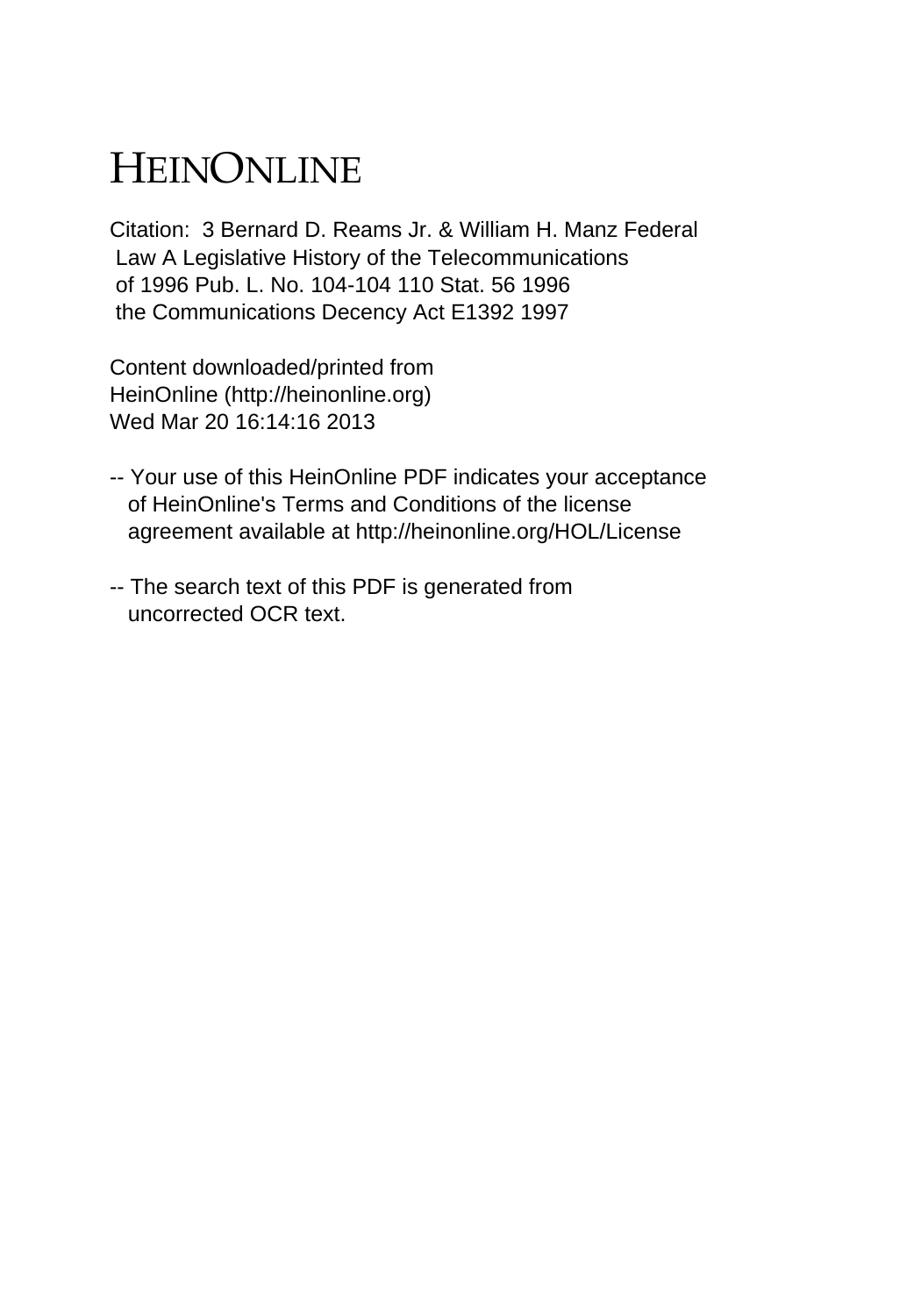Panel responses to all these questions varied,<br>constructions of the constant and the value of the value<br>general agreement on three points: (i) that<br>general agreement on three points: (i) that<br>community now recognise the se most countries and regions to **adjust** and modernize their water policies before a crisis occurs. but that action **is** necessary.

# **•** 7 BRING TELEMEDICINE **TECHNOL-**OGY TO **THE AMERICAN** PEOPLE

#### **HON.** RON **WYDEN**

**OF** *OREGON*

**IN THE HOUSE OF REPRESENTATIVES Friday,** June **30. 1995**

**Mr. WYDEN. Mr. Speaker. the House will** consider H.R. **1555,** the **Cormurnicatiorm Act** of **1995 after** the Fourth of July **distict** work period.

**If** done property. telecommunications legisla-**hon** will open the **doors** to radical advances in **technology for our constituents. in reshaping** America's telecommunications laws, the Con**gress must consider** as many potential appli-**cations Of telecommunications technology as** possible. After all. **it's** been **60 years since the** last rewrite **to** telecommunications law.

**During Commerce Committee consideration of H.R. 1555. the Communications Act of 1995, I raised the** issue **of** telemedicine **in** an **effort to expand the use and development of this** exciting health care technology. **Telemedicine is a diverse collection of technologies and clinical applications. The defining** aspect of **telemedicine is the use of** electronic **signals** to **transfer infenation from one site to** another. Telemedicine's potential **is** immense; **including for nrual care, emergency care, home care, medical data management, and medical** education.

**I** offered and withdrew an amendment to **allow licensed** physicians in one State to con**duct** consultations with licensed heath care practitioners in another Slate. **I** withdrew the amendment at the request of Members who **Sought** additional time to **explore the** issue with the objective **of** crafting a bipartisan floor amendment

Bipartisan discussions continue today. It remains my objective, working with colleagues<br>from both sides of the aisle, to produce biparti-<br>san legislation to bring telemedicine's many<br>benefits across State lines to the American public.

**I** call the attention **of** my colleagues to the report printed below titled. "Telemedicine **and State** Licensure." The report outlines **current** problems facing telemedicine and **the** need **for a** bipartisan solution.

**H.R. 1555.** the Communications Act **of 1995** is our opportunity **to** free telemedicine from the regulatory morass which threatens **to** keep this technology from the American people.

**THE AMERICAN TELEMEDICINt ASSOCIATION-TrELEMEDICINE AND STATE** LicENSURE **INTRODUCrION**

The primary purpose of telemedicine **is** to give all citizens immediate access to the ap- propriate level of medical **care as** disease or **trauma** requires. Currently. each state must. license each physician or dentist who desires to practice medicine within Its borders. **Tbhi** mode **of** licensure. while appropriate fox

practices limited **by** state boundaries, un-duly constricts the practice of telemedicine. **As** a result, medical **services** today stops at state boundaries. American consumers are blocked from accessing medical **care avail**able **In** other states absent their ability **to** travel away from their own homes and com-

munities.<br>The challenge facing all concerned with<br>advancing medicine, and the sincere intent<br>of our effort, is to preserve the<br>credentializing and monitoring efforts of each state while providing instant and **im-** mediate access to appropriate levels of **care** where not otherwise available.

# THE CURRENT STATE OF PHYSICIAN LICENSURE<br>**IN THE UNITED STATES**

IN THE UNITED STATES<br>In some states, there are limited exceptions to the rule that a physician or dentist<br>must possess a license in each state to which<br>the practices medicine. Statutory "consulta-<br>tion exceptions "allow an clan or dentist to enter a state to see a particular<br>tient at the behest (and in the presence) of a<br>locally licensed physician or dentist. How-<br>ever, consultations are often required to be<br>limited in duration, and a numbe rado, South Dakota, and Texas have considered amendments to their consultation state<br>utes prohibiting out-of-state telemedicine<br>utes prohibiting out-of-state telemedicine<br>practitioners from "entering" without being<br>license sultation exception effective in 1993, and the<br>Kansas Board of Healing Arts passed a regu-<br>lation **(which conflicts with its statutory**<br>consultation exception) which requires outof-state telemedicine practitioners to be **li-**

censed in Kansas.<br>Additionally, a number of states prohibit<br>out-of-state consultants from establishing<br>regularly used hospital connections. If con-<br>sultants cannot use telemedical facilities at<br>out-of-state hospitals, this ability of specialized healthcare to under-served areas. The "consultation exceptions" are simply not useful or dependable for the served areas. The consultation exceptions<br>there is the product of the consultant future of telemedicine. They are easily<br>amended to exclude telemedicine practitioners, they require the presence of a locally li-<br>censed physician (which may not always be<br>possible), and only one-half of the states pos-<br>seas exceptions broad enough to be used by

telemedicine consultants. While some have argued that the distant patient **Is** "transported" **to** the physician or dentist via telecommunications, this **Is** <sup>a</sup> weak legal argument unlikely **to** stand up in trial. It is instead probable that a majority<br>of state courts would find that a majority<br>of state courts would find that a<br>telemedicine practitioner is practicing medi-<br>telemedicine practitioner is not licensed in<br>the patt

Licensure **by** reciprocity and licensure **by** endorsement have long served physicians or dentists who wished to be licensed in two or **three** states. **However.** reciprocity and en-dorsement **fall** short of the needs of physiclans or dentists practicing via a tele-communications network. Today. reciproc-ity **is** rarely used. and licensure **by** endorse. ment still requires that applications, per**sonal** interviews, fees. pictures. school and hospital records, and even letters from **lo**cally licensed physicians or dentists be sub-<br>mitted to each state where a license is de-<br>sired. Each state's requirements are mi-<br>nucly different, and the expense and time<br>involved in receiving licensure by endorsement in more than **one** or **two** states makes It prohibitive. **if** not **Impossible.** to achieve. **15 INDIVIDUAL STATE LICENeSURE** *REUlRgD?*

The Tenth Amendment **of** the U.S.Constitution reserves to the **states** the power to protect the health **and safety O** state citizens. hence the ability of the **states** to regulate and license healthcare providers. Almost every *state* statutorily defines the practice **of** medicine, and a typical statute reads

The practice of medicine means **...** to **dI**agnose, treat, correct, advise or prescribe for **any** human **disease.** *aliment, injury. infir.* mIty. deformity, pain or other condition.

physical or mental, real or imaginary, by<br>any means or instrumentality."<br>It appears that despite the presence of a<br>primary/referring physician. the . physician<br>consulting via telemedicine who attempts to<br>diagnose the patie state definitions bring telementicine consult-<br>state definitions bring telementicine. States guard<br>their power to regulate for health and safety,<br>purposes, and the U.S. Supreme Court har<br>unhiled their ability to do so. The dentist should have been licensed in the pathern's state. Such a finding would have a chilling effect on telemedicine, since licentially children cannot be obtained in every state by every specialist who participates in ev

consultation.<br>The means for attaining these goals are to<br>have the patient under the care of a physician licensed in the same state of residence<br>but allowing consultative evaluations of the patient **by** specialists licensed **in** another state. Other health **care** professionals, such as physician assistants, must be under the supervision of a licensed physician.

**i INTERSTATE TRANSMISSION OF TELEMEDICN. REQUIRED?**

Just as the technology for the transmission of sound and images has witnessed<br>revolutionary change, so too has medicine.<br>These advances in telecommunications and find the medicine have made advanced medical care<br>available interstate transmission of telemedlcine from medical, **social** welfare. **and** economic per-spectlves:

The unpredictable immediacy of eruptions of disease or trauma **may** command the serv-ices of unpredictable types of specialists **re**quiring licensure reciprocity in all 50 states.<br>Epidemic outbreak of disease is not limited<br>to state boundaries. The interstate mobility

of specialty expertise is needed throughout<br>the United States to meet the demands for<br>combating injury or illness wherever and<br>whenever it may occur.<br>Whenever is majoccur.<br>Medicine has withersed the emergence of<br>super-spec serving mult-state areas. Receiving medical attention through these centers currently requires the transport of most referred po. tients out of state. In addition, the lack of<br>proper recuperative care in their home com-<br>munity after a pattent returns home has pro-<br>hibited the patient from returning home.<br>Sooner. The development of telemedical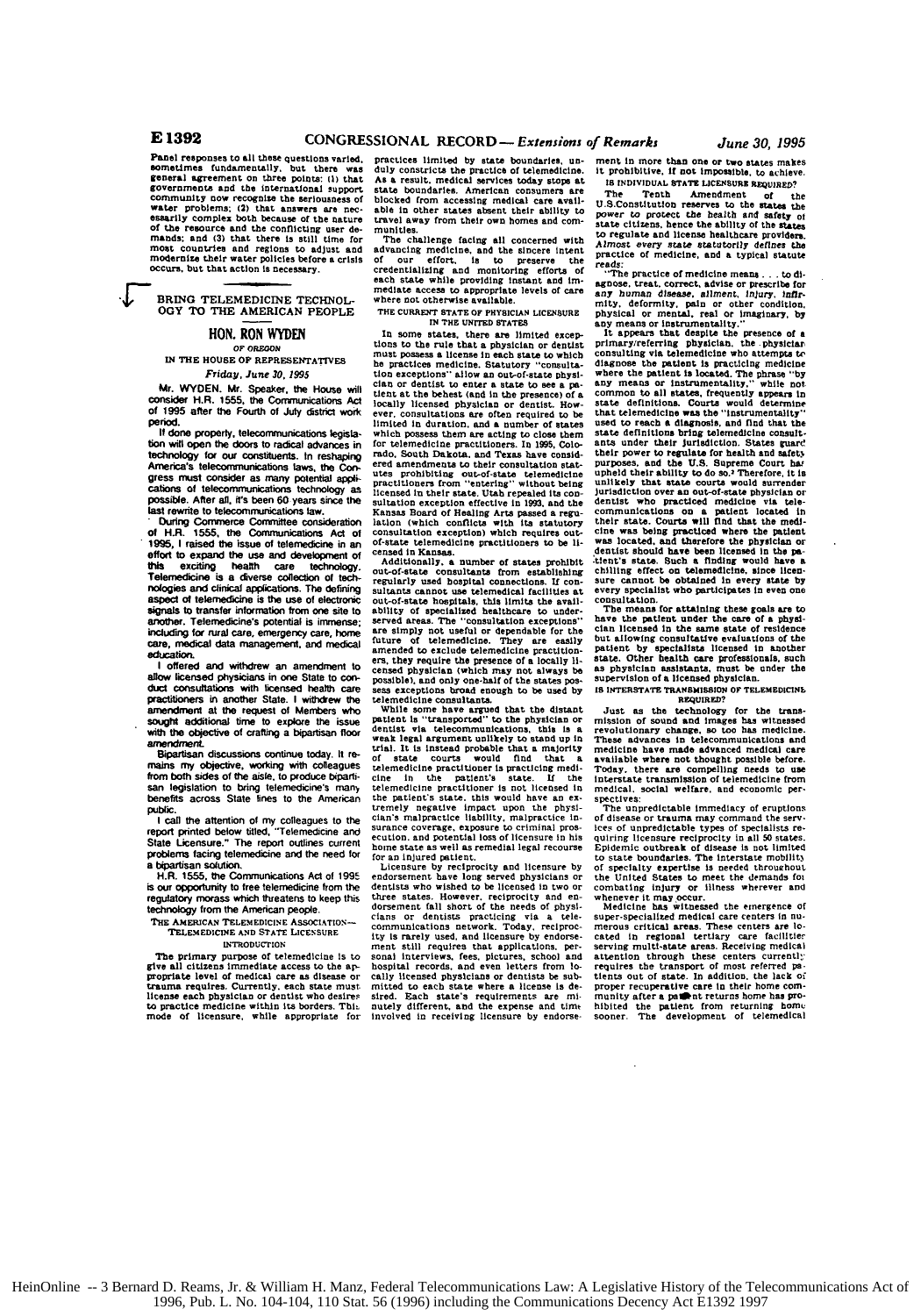lnks to local primary **care** facilities will en. able many patients to remain In-state under the primary responsibility of physicians or<br>dentists licensed in their home state. The de-<br>velopment of telemedical links to specialty **care** centers can reduce the cost **of** transport and can lead to substantial reductions in the

**costs** of patient **care.** care for many cities also requires crossing<br>one or two state boundaries. There are 25 one or two state boundaries. There are 25 major metropolitan areas in the United States that include **more** than one state. **In** each **of** these **areas,** state licensing requirementas effectively limit the ability **of** physicians or dentists and other health care **prac**titioners **to** serve the health care needs, via metropolitan wide telemedical systems, **of** the population base residing in their own communities. **This** limitation can lead to great disparities **In** access to health care due to the consumer's place of residence.

The widespread shortage of health profes-<br>sionals in many parts of rural America has sionals in many pacts of rural America has long been recognized **as a** critical public pol. icy issue. In many **cases,** access to health **care** could be greatly improved with the de- velopment of telemedical links with health velopment of telemental finals v<br>facilities located in nearby states.

#### **CONCLUSION**

Statutes are being considered among the states which would require out-of-state physical<br>signals of elements states paraleles states in state interest state in<br>easy state in the state of the state interest of possible<br>mea practice action. Additionally, malpractice<br>insurance coverage is generally predicated<br>upon the physician being licensed where he Insurance coverage is a physician such for malpracticing via telemedicine in a state for malpracticing via telemedicine in a state where he is not licensed might find himself without coverage, as well as responsible for<br>the own defense costs. Failure to possess a<br>stab license would be used to establish neg-<br>stab license would be used to establish neg-<br>ligence upon the part of the consulting phy impediments of which licensure is one of the<br>most obvious. Fortunately, licensure prob-<br>lems have the greatest potential to be allevi-<br>lems have the greatest potential to be allevi-<br>ated by the passage of statutes aimed at

Energing from these careful considerations is the need to preserve the creditalizing and monitoring efforts of each state while providing instant and im-<br>method and monitoring efforts of the same providing instant and im-<br> should allow for immediate response to in-<br>stances of disease and transmittee serving<br>for each state and its citizens the continu-<br>for each state and its citizens the continu-<br>quality within its boundaries with additional<br>

#### **FOOTNOTES**

**ALA. CODE 134-24-50 (1975).**<br>*GCioer V. Jenkina***, 316 F.Supp. 370 (N.D. Oa. 1970).<br>Affd. 0! U-S-985. 91 S.Ct. 1236, 28 L.Ed. 2D 525 (1971).** 

CONFERENCE REPORT ON **HOUSE CONCURRENT** RESOLUTION **67. CONCURRENT** RESOLUTION **ON** THE **BUDGET, FISCAL** YEARS **1996-2002**

## **SPEECH OF HON. JAMES** L OBERSTAR **OF MINNESOTA**

# **IN THE HOUSE** OF REPRESENTATIVES

*Thursday,* June *29. 1995* position to the conference report on the budg**t** resolution **for fiscal** year **1996** and **to** delineate for my colleagues the specific impacts **this** budget resolution is **likely to have** on the Federal Aviation Administration.<br>I say "is likely to have" because the con-

**<sup>I</sup>say "is** likely **to have"** because the con- ference report does not spell out **the** details **of** the cuts **Proposed for the FAA** budget; but, **given** the general numbers and spending tar-gets **set** down **in the** budget agreement we **can** calculate what the effects will be on **specific FAA** Programs, such as the agency's new zero accident" goal.<br>As ranking member of the House Aviation

As ranking member of the House Aviation<br>Subcommittee, I want all my House col-<br>leagues to understand the critical mission of<br>the FAA. This Agency manages the world's<br>largest air traffic control system, through which **move** hall **of all** the t billion **passengers** who **travel** worldwide **every** year **by** air. They opqr-ate the Air Traffic Cor'ol system **24** hours a

day, 365 days a year, handling, on average,<br>two flights every second.<br>Con an average day, FAA safety and security<br>professionals will conduct nearly 1,000 inspec-<br>tions on pilots, planes and airports, ensuring

that **they** remain airworthy **and** safe. **FAA** maintains over **30,000** pieces of **com**plex **safety** equipment and facilities across this **Nation,** operalig at a reliability factor **of** 99.4 percen-a **safety** record envied **by** the rest **of the** world.

**FAA** issues more than **1,000** airport grants annually to improve aiport safety **and** infrastructur<sup>.</sup>

**FAA** conducts **355.000** inspections annually to enforce safety standards **and** to issue **cr**tificates and **licenses** for aviation products and operators. **FAA takes** more **than** 12,000 en-

forcement actions each year. The **FAA** has taken its **share of** Cuts in the last 2 years **as its** contribution toward defcit reduction: **FAA** has cut **5.000** employees since **1993** for a current total of 48.000 employees. **Of** that number **36,000** have direct hands-on involvement **in** the **ATC system, which in**cludes 14 **of the 15** busiest airports in **the** world.

In this era of deregulation, with extraordinary growth in both passengers and air traf**fc** operations, we have seen a growth of **6** percent in air traffic during the last 2 years as the airlines have recovered from **the** serious economic decline **and \$12** billion in **losses o 1990-92. Bt** while air traffic has jumped **6** percent these **last** 2 years, the **FAA** budget has suffered a real decline of **6** percent, which translates into a **\$600 million** cut. This Budget Resolution Conference Agree-

ment chops an additional **\$10** billion from transportation spending, which if spread, as **expected,** to the **FAA** will jeopardize the safely **and** efficiency **of** the Nation's aviation system. tUnder this budget resolution, FAA's ability to improve weather **and** safety equipment and

improve weather and safety equipment and prevent accidents would be compromised.

Introduction of Global Positioning Satellite navigation technology would be delayed at least **5** years, costing airlines millions of **dol lars** a year **in** lost efficiency.

The ability of the aviation security system **to** maintain its vigilance **against** domestic and international terrorism would be cut by one third.

**FAA's** obligation to certify new aircraft **en** gines and **parts** would be greatly compromised and might even have to be contracted out to private interests which, in my judgment, clearly is not in the best interest of **safety.**

The weather services to general aviation ard to commercial aviation provided through the Nation's Flight Service Stations would be greatly impaired as **FSS** and control **towers** would be closed, costing jobs and air traffic<br>services to hundreds of communities in all 50 services **to** hundreds **of** communities **in all <sup>50</sup>** States, **and** delays to an estimated **105,000** flights annually at **an** estimated **cost** to carriers and passengers **of more** than **S2.3** billion.

**<sup>I</sup>**am **just** touching the **tip** of the iceberg on the impact of these cuts projected out over the next several years for the **FAA** as a result **of** this budget resolution.

The dedicated professionals of the **FAA** de serve better. They deserve our full support for **full** funding out of the Aviation Trust Fund **to** maintain our air traffic control system at its highest level **of** safety and efficiency.

**FOREIGN OPERATIONS,** EXPORT FINANCING. AND RELATED PRO-GRAMS APPROPRIATIONS ACT, **1996**

#### **SPEECH OF**

#### **HON.** ROBERT **A.** UNDERWOOD

*OF* **GUAM**

### **IN** THE **HOUSE** OF REPRESENTATIVES

*Wednesday. June 28, 1995*

*Mr.* **UNDERWOOD.** Mr. Speaker. **I** rise **in ll** support **of this** amendment. This amend- ment is necessary not **only** because **of** the **profits** from drugs, but because **of** the **children** We know that there is a big drug problem in<br>the Asia-Pacific region. There is even a big<br>drug problem on my island of Guam. This<br>amendment sends a message that this country will not tolerate drugs. **This** amendment will a country we help will transtorm the money we give to them into drugs. This amendment will<br>show that this country will take a strong stand show that this country **will** take a strong stand on drugs. **This** amendment is just one small step to making a **big** problem disappear. We may need a marathon of steps to follow, but this represents a **good** beginning. This amendhere and in the Asia-Pacific region. This is why we have to thank Mr. Richardson and **Wr. ROHRABACHER for combining to make this** amendment.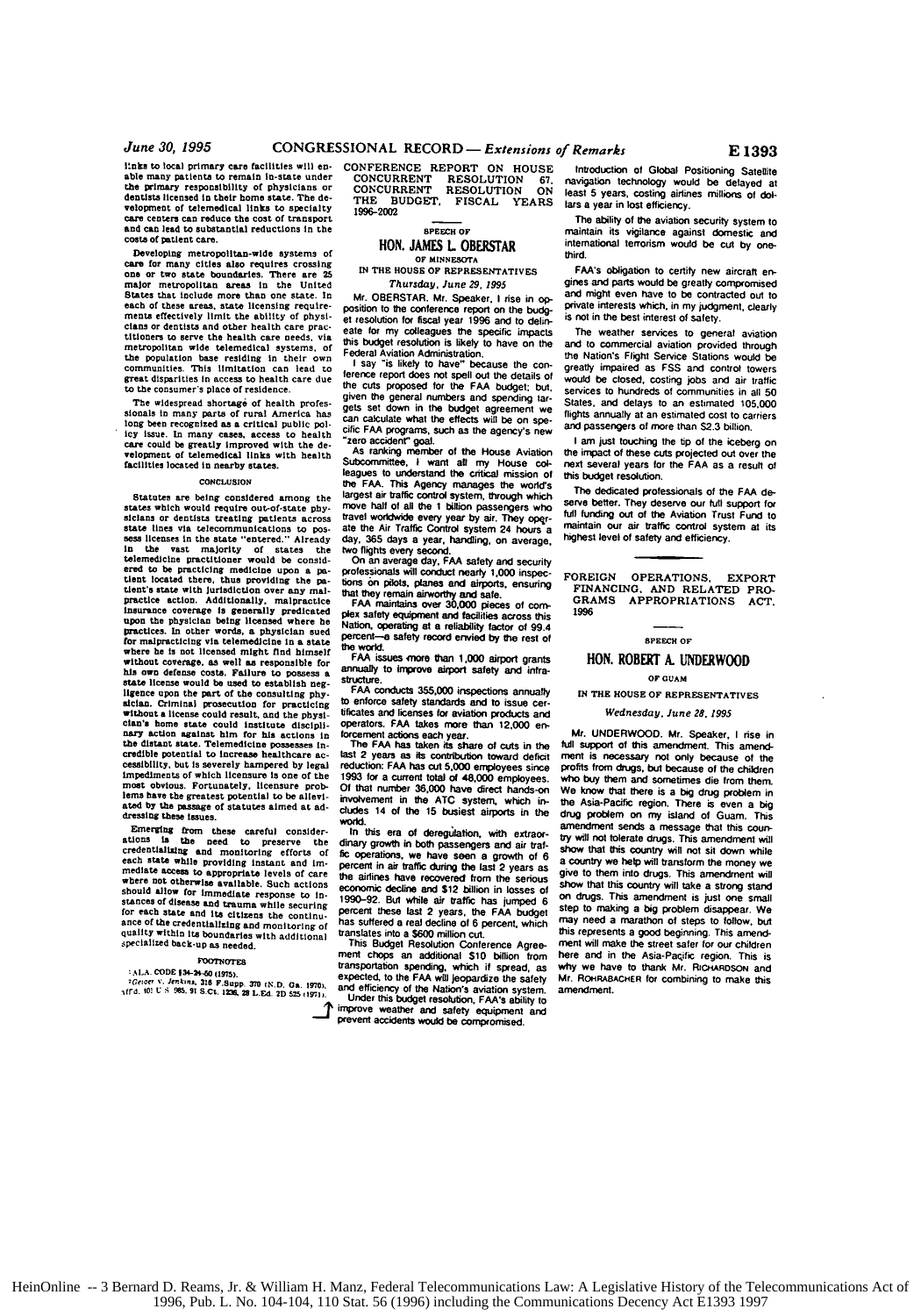HeinOnline -- 3 Bernard D. Reams, Jr. & William H. Manz, Federal Telecommunications Law: A Legislative History of the Telecommunications Act of 1996, Pub. L. No. 104-104, 110 Stat. 56 (1996) including the Communications Decency Act [cxliv] 1997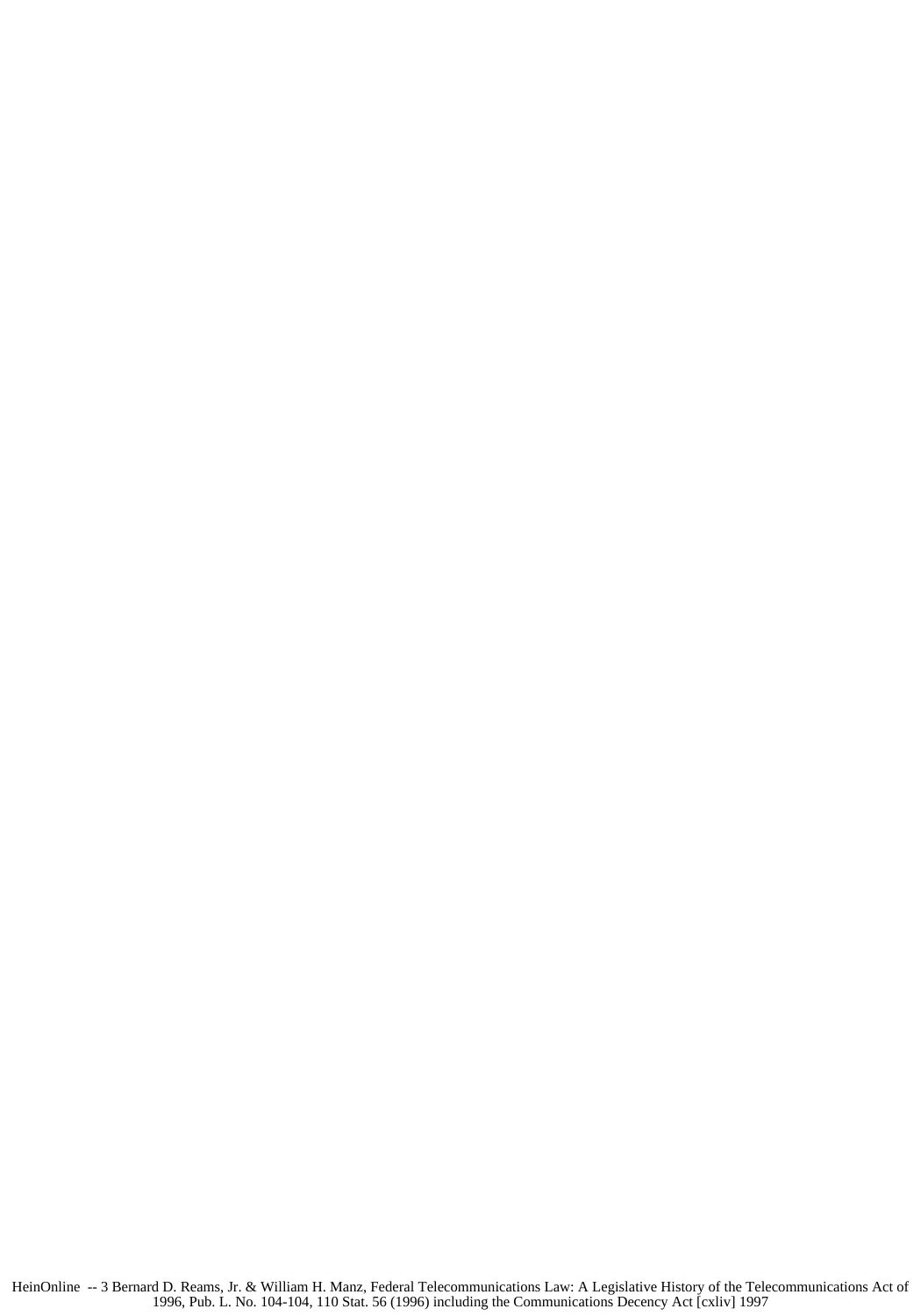Document No. **60**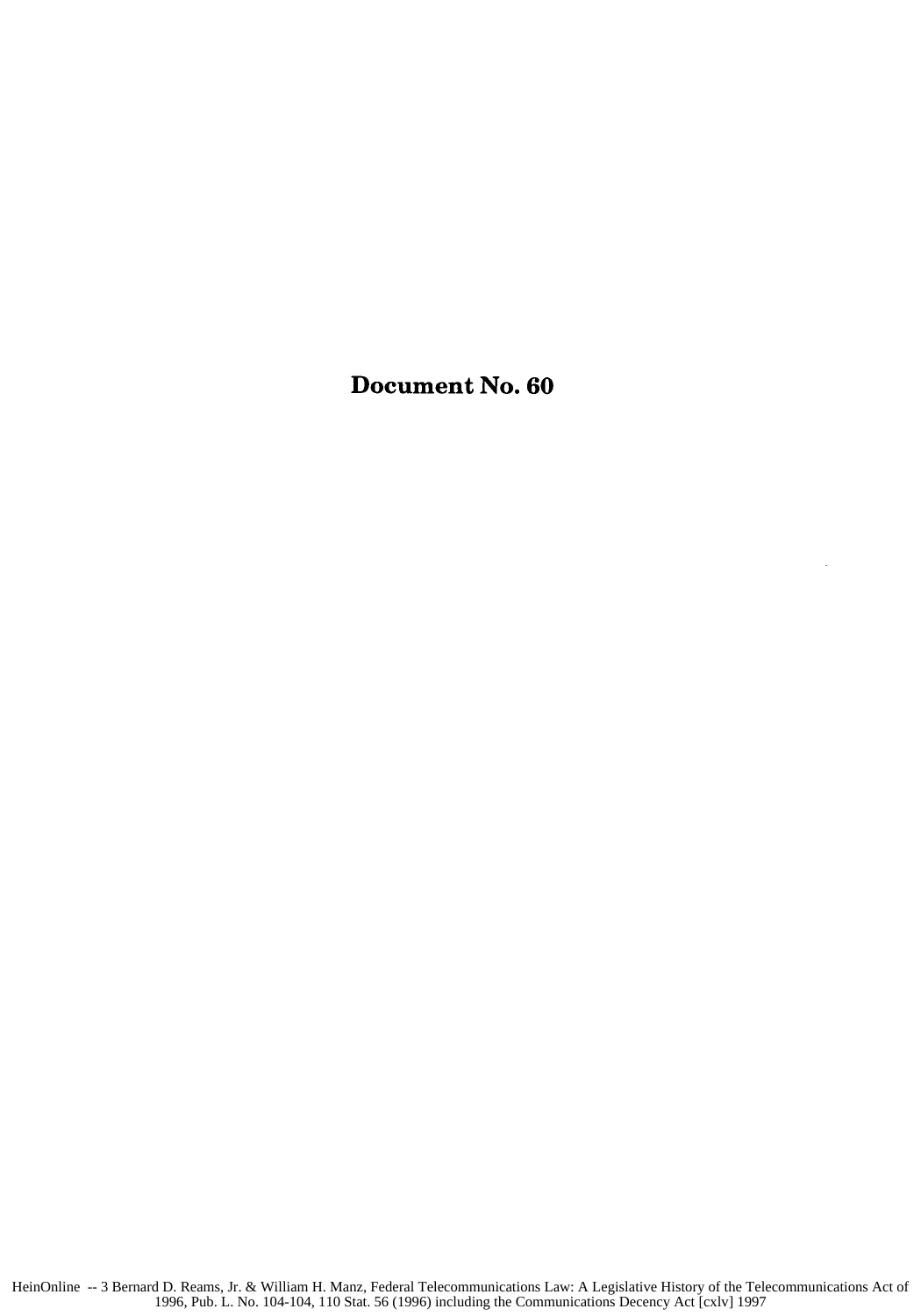HeinOnline -- 3 Bernard D. Reams, Jr. & William H. Manz, Federal Telecommunications Law: A Legislative History of the Telecommunications Act of 1996, Pub. L. No. 104-104, 110 Stat. 56 (1996) including the Communications Decency Act [cxlvi] 1997